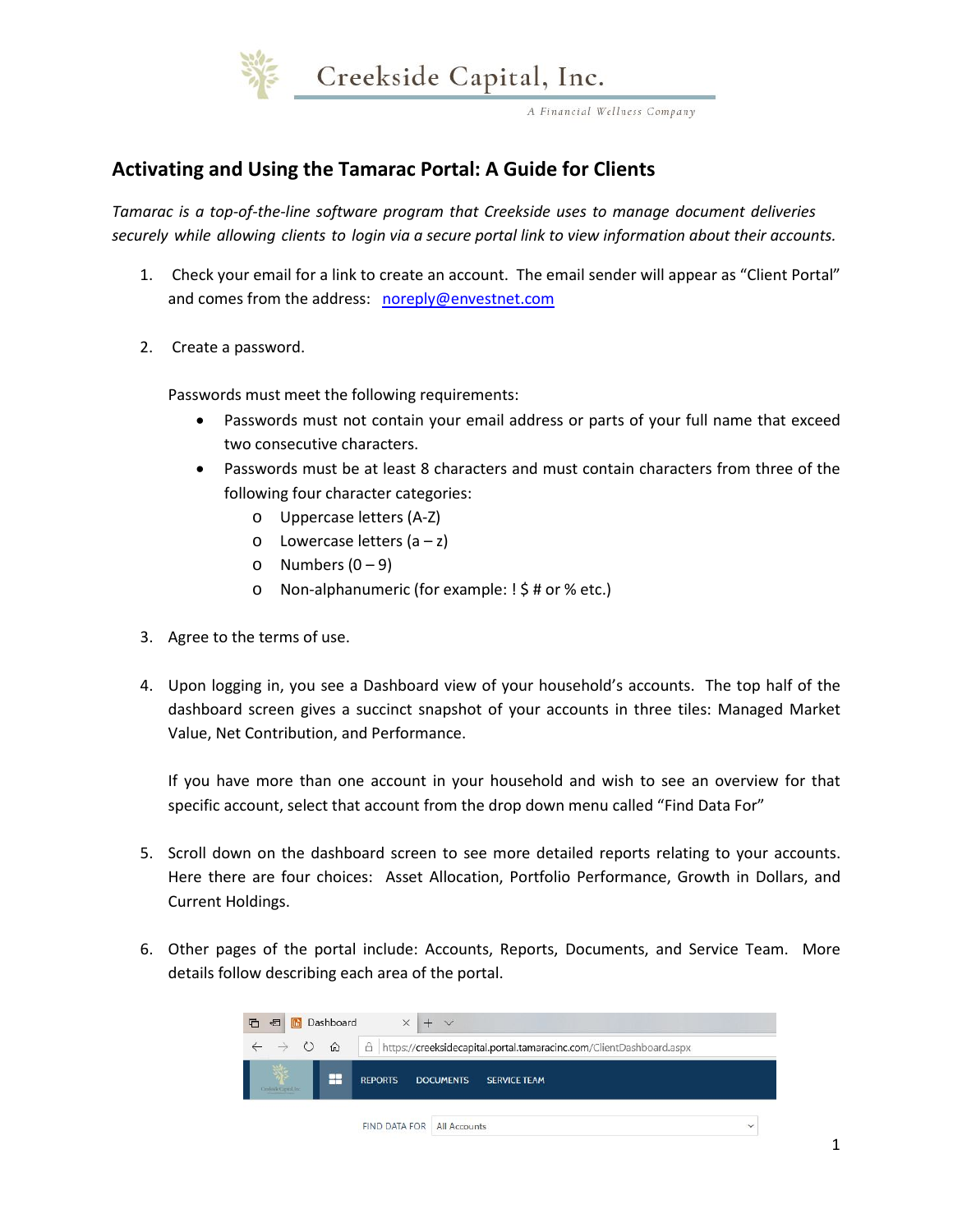

## **Reports**

To see detailed reports on your accounts, hover your mouse over the Reports tab to select from:

- A. Account Performance
- B. Asset Allocation
- C. Holdings
- D. Capital Flows
- E. Realized Gains/Losses
- F. Transactions

## A. Account Performance

The Account Performance Report shows a graph comparing the performance of your account(s) to various benchmarks.

Currently, you can compare your total portfolio's performance to some major indices. The Russell 3000 is the largest 3000 companies in the United States. The MSCI ACI ex US is a global index that includes companies around the world outside of the US. The Barclay's Aggregate Bond Index includes a diversified set of bonds including, treasuries, corporates, mortgage-backs, and municipal bonds in the United States.

In the near future, we are creating a blended index that will include an allocation to all three of these indices, consistent with the overall allocation of your portfolio so that you can see a reasonable comparison of your portfolio against the market.

## B. Asset Allocation

This donut chart shows how your assets are distributed across various sectors. Sector allocations are a major determinant of your risk and return.

C. Holdings

See a list of the securities you hold in your account. The holdings report shows a more detailed allocation than the asset allocation donut graph.

# D. Capital Flows

The capital flows graph shows how much you contribute and/or withdraw to your account(s) compared to how much you have made in the market as a function of time.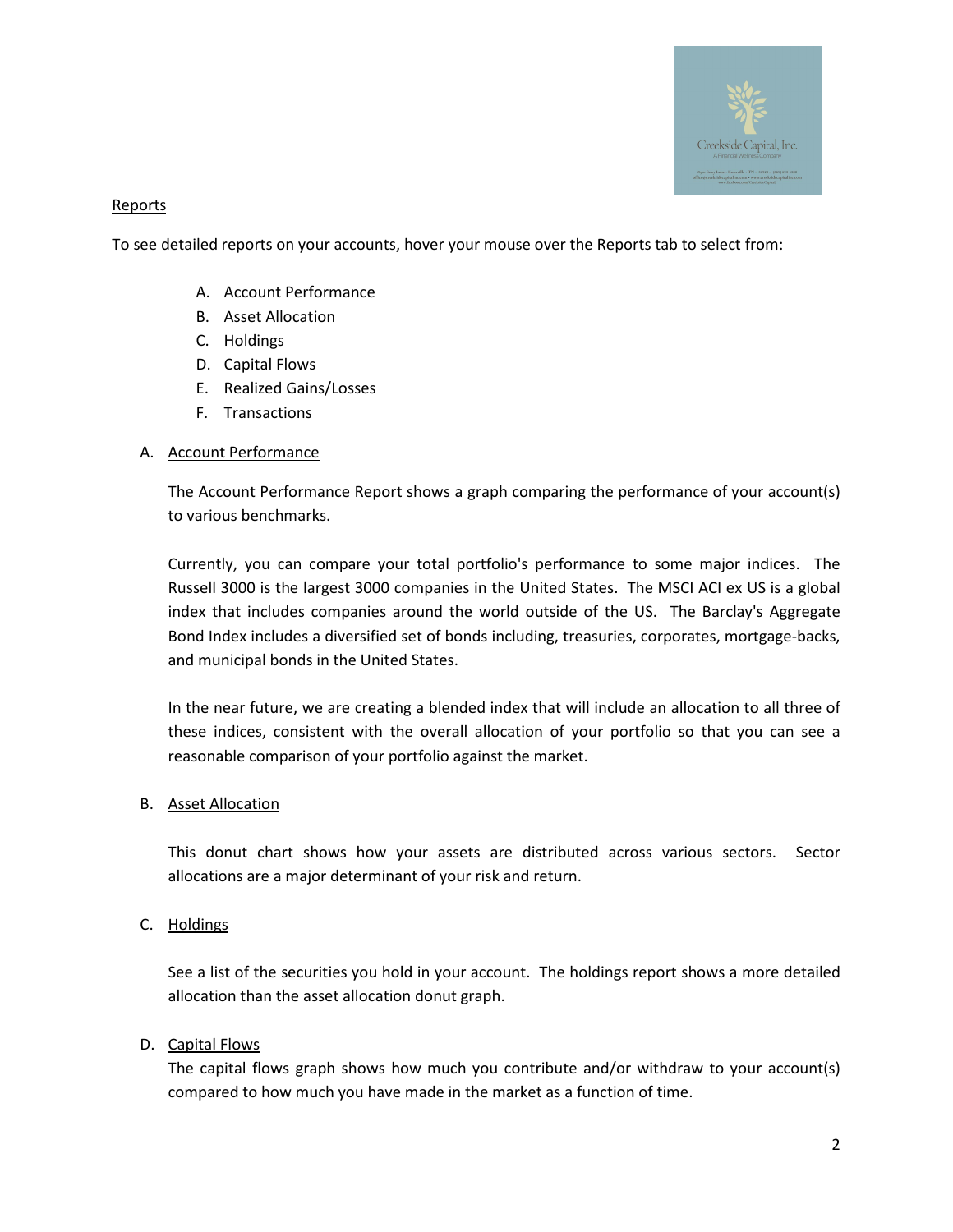

At this time, this graph will only show your data beginning 1/1/19. It is our hope to provide you historical data for at least part of the time you have been working with our team members prior to the formation of Creekside. We appreciate your patience as we work with our service providers to determine when and how this can be possible.

## E. Realized Gains/Losses

Realized Gains and Losses will only appear for taxable accounts. IRAs, Roths, or other retirement accounts fall under a different section of the tax code, and do not need to report realized gains or losses.

#### F. Transactions

See recent activity in your account such as deposits, withdrawals, buys and sells, dividend payments, bonds maturing, etc.

#### Documents

This area of the portal provides a secure document vault for any documents you need to send your advisor. Creekside will also use this area to upload your quarterly statements, tax documents, or other sensitive papers.

We are currently working to get your Investment Advisory Agreement/Contract with our firm uploaded to your Portal. If it is not there yet, you should see it within the week.

#### Service Team

Click on Service Team for an easy way to see your advisor's contact information. Your primary advisor is listed, along with support advisors. Please always feel free to contact any member of Creekside for help answering any questions you have.

#### **Links to Bookmark**

You can reach the Tamarac portal directly:

https://creeksidecapital.portal.tamaracinc.com/

or via our website:

https://creeksidecapitalinc.com and clicking on "Your Accounts", then selecting Creekside Capital Portal